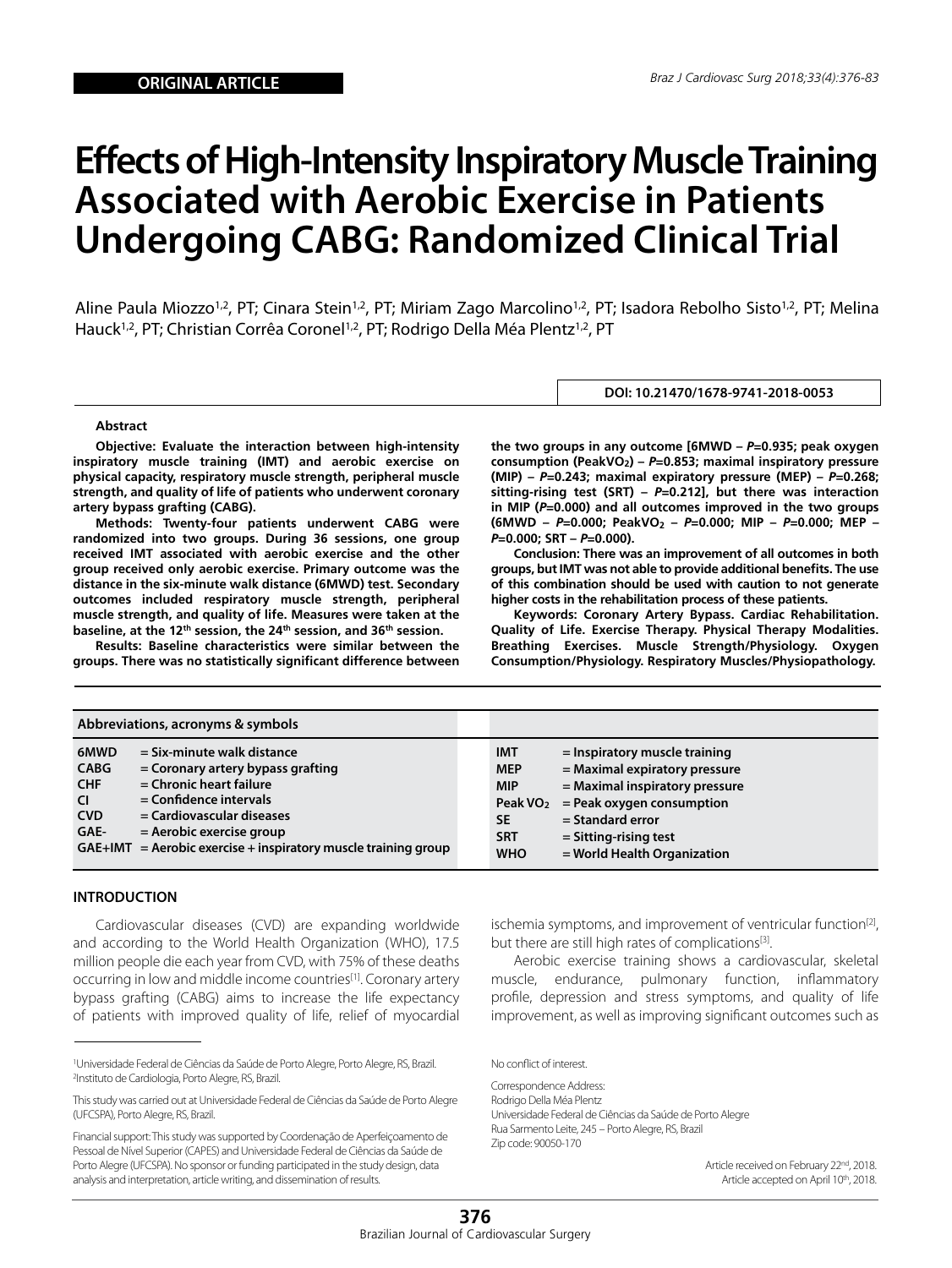mortality<sup>[4-6]</sup>. Recent systematic reviews have shown that exercise training programs are capable of reducing mortality, reducing hospitalizations, and improving the quality of life of patients with coronary artery disease, chronic heart failure (CHF) and patients who have undergone CABG<sup>[7-10]</sup>.

For the treatment of patients with poor inspiratory muscle performance, with symptoms of dyspnea, low exercise tolerance, and low functional status<sup>[11]</sup>, inspiratory muscle training (IMT) is presented as a strategy of great value. In patients with CHF, low to moderate intensity IMT (maximum 30% of the maximal inspiratory pressure) led to a significant improvement in peak oxygen consumption (PeakVO<sub>2</sub>), functional capacity, and respiratory muscle strength, in addition to improving quality of  $life[12-14]$ 

High-intensity IMT [60% or more of the maximal inspiratory pressure (MIP)] has already been investigated, as in randomized clinical trials which showed that the use of this modality for four weeks in patients with CHF significantly improved respiratory muscle strength and percentage variation of resistance in these patients<sup>[15]</sup>. When associated with aerobic exercise, highintensity IMT presented significant improvement in MIP, quality of life, dyspnea, and C-reactive protein<sup>[16]</sup>.

The effects of aerobic exercise and IMT on improved physical and clinical conditions of CVD patients are well established, however, no study has tested the additional effects of IMT associated with aerobic exercise in an attempt to minimize the side effects of cardiac surgery. Therefore, the objective of this study was to verify the effects of high-intensity IMT associated with aerobic exercise in functional capacity, respiratory muscle strength, peripheral muscle strength and quality of life of patients who underwent CABG.

# **METHODS**

### **Design and Participants**

This study was a randomized controlled clinical trial conducted between September 2015 and December 2016. Adults who underwent CABG were randomly assigned to perform aerobic exercise (GAE) or to perform aerobic exercise associated with high-intensity IMT (GAE+IMT) over a period of 3 months. Eligible participants were randomized using a computer-generated list of random numbers that had been prepared using a randomization model blocked by a researcher without involvement in the study. The assignment sequence was hidden in sealed, opaque, and sequentially numbered envelopes. After completing the baseline assessments, the lead investigator opened the appropriate envelope and assigned the participants to the group.

The sample consisted of patients in the postoperative period of elective CABG at the Institute of Cardiology of Rio Grande do Sul, Porto Alegre, Brazil. Patients between the fourteenth and the thirtieth postoperative day, aged 30 to 70 years, were referred for cardiac rehabilitation with medical authorization. Patients with decompensated CHF and presence of comorbidities, such as: unstable angina; moderate to severe respiratory disease; active infectious disease or febrile condition; disabling peripheral vascular disease; unstable ventricular arrhythmia and use of

cardiac pacing were excluded. The sample size was calculated based on the study by Ghashghaei et al.<sup>[17]</sup>, which presented a variation of 98.15 meters in six-minute walk distance (6MWD) teste between groups with standard deviation of 87.89 meters and 66.75 meters with a power of 80% and level of significance of 5%. The calculated value included 10 patients in each group.

The entire intervention protocol was performed at the Cardiopulmonary and Metabolic Rehabilitation Center of the Institute of Cardiology of Rio Grande do Sul, in Porto Alegre, Brazil. Trained physiotherapists applied the protocols and the physiotherapists responsible for assessing the outcomes were unaware of the intervention.

### **Ethical Considerations**

This study was approved by the ethics and research committee of the Institute of Cardiology of Rio Grande do Sul, through protocol number 1.241.143 and was registered at Clinical Trials through number NCT02742350. All participants signed the informed consent.

### **Procedures**

Patients allocated to the GAE+IMT performed a protocol of high-intensity IMT followed by an aerobic exercise protocol. The high-intensity IMT protocol was performed with a linear pressure loading device (POWERbreathe Plus Resistance®, SP, Brazil). IMT was performed for 12 weeks and the protocol consisted of five sets with 10 repetitions each until the 8<sup>th</sup> week and progression of the number of sets (1 per week) and repetitions (10 to 12) from the 8<sup>th</sup> to 12<sup>th</sup> week. The overload was adjusted weekly by a revaluation of MIP starting with 50% of the MIP during the first two weeks, 60% of the MIP in the third and fourth weeks, 70% of the MIP in the fifth and sixth weeks, and 80% MIP from the seventh week until the end of the protocol.

The aerobic exercise protocol was performed for 12 weeks and divided into 3 phases: Phase  $1 - 12$  sessions with 50% to 60% of reserve PeakHR (maximal heart rate); Phase 2 — 12 sessions with 60% to 70% of the reserve PeakHR, and Phase 3 — 12 sessions with 70% to 80% of the reserve PeakHR. Exercise prescription was given through the ergometric test, where PeakHR and maximum oxygen consumption (PeakVO<sub>2</sub>) through repetitive effort with the Bruce protocol were obtained. The aerobic training had an average duration of 40 minutes.

Patients allocated to the GAE performed the same aerobic exercise protocol performed in the GAE+IMT, during the same 12 weeks. These patients did not perform the high-intensity IMT protocol.

## **Outcomes**

The evaluations were performed pre-intervention, at the 12<sup>th</sup>, 24<sup>th</sup>, and 36<sup>th</sup> session. Except for the quality of life and ergometric test that were evaluated only pre and post-intervention.

Functional capacity was the primary outcome assessed through the 6MWD, which was performed according to the guidelines proposed by the American Thoracic Society<sup>[18]</sup>. The patients made their way down a thirty-meter corridor delimited by cones, encouraged by the evaluator every minute. Another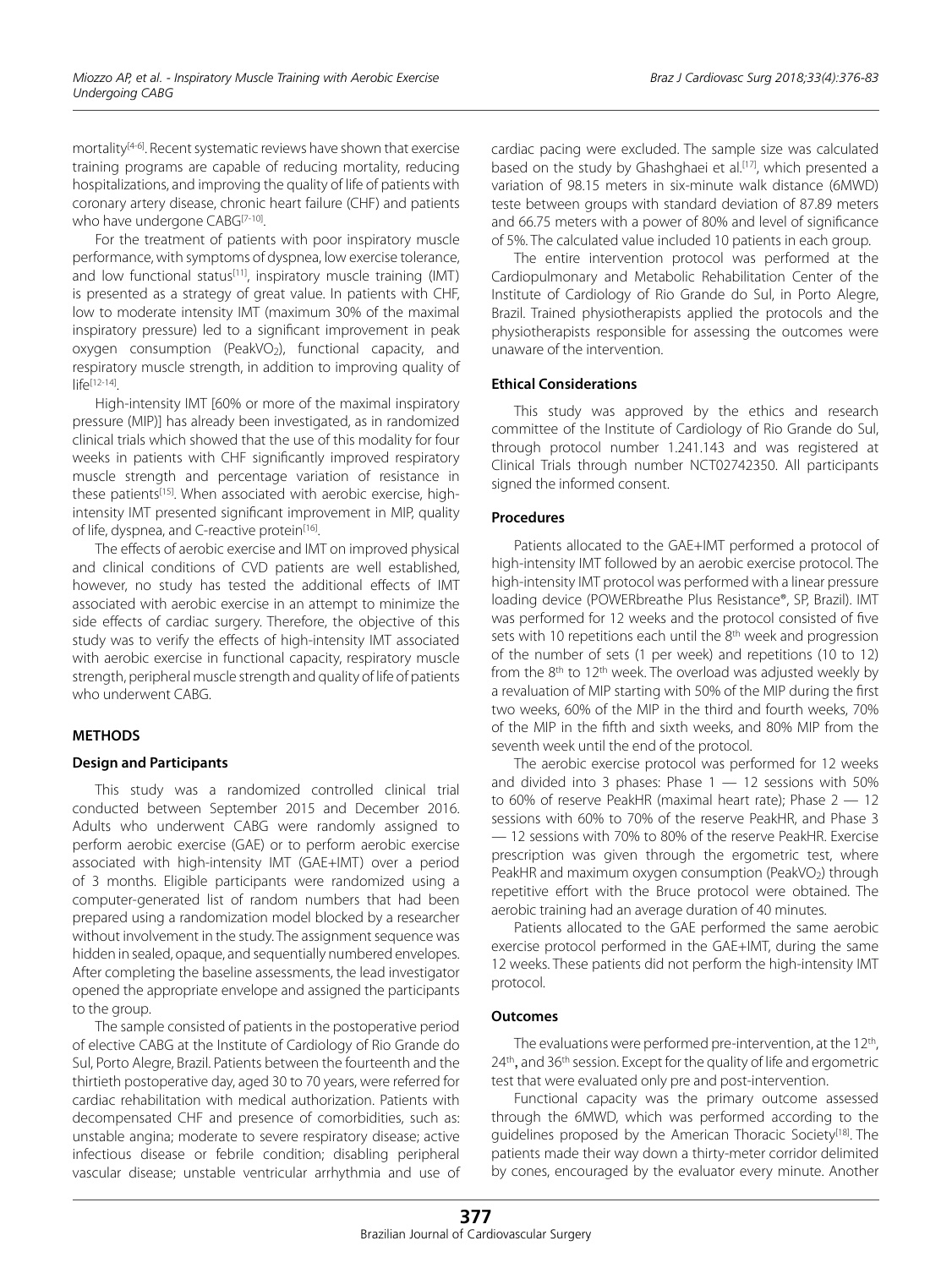functional capacity assessment was evaluated by the indirect measurement of PeakVO<sub>2</sub> through the pre and post-intervention by ergometric test.

The circuit for the measurement of respiratory muscular strength, MIP and maximal expiratory pressure (MEP) was composed of an MVD 300 digital manometer (Microhard System, Globalmed, Porto Alegre, Brazil). MIP was measured from residual volume and MEP from total lung capacity<sup>[19]</sup>.

To evaluate the peripheral muscular strength, the sittingrising test (SRT) was performed with the patient sitting in a 45 cm high chair, feet apart and supported on the floor with arms crossed against the chest. The patient was encouraged to stand up and return to a sitting position as many times as possible in 30 seconds, with the maximum number of repetitions recorded<sup>[20]</sup>.

In order to evaluate the impact of modifying some daily habits on quality of life and health maintenance, the patients participating in the study from both groups were invited to fill out a questionnaire on quality of life at the time of inclusion in the study and at the end of the study. The Brazilian Version of the Quality of Life Questionnaire - SF-36 was used.

#### **Statistical Analysis**

Descriptive data are presented as mean and standard error (SE). Variations between interventions are reported as mean differences with 95% confidence intervals (95% CI). The distribution of variables was tested by Shapiro-Wilk normality test. In the statistical analysis, the Student's t-test was applied to compare means or two repeated measures. Effects of interventions were compared by generalized estimating equation model (group, time, and interaction), followed by Bonferroni *post-hoc* test. The categorical variables were evaluated by Fisher's exact test, and are expressed as proportions. The statistical analyses were performed using the SPSS 24, graphics were made by Graphpad Prism 5, and the level of significance was set at 0.05.

# **RESULTS**

The participant's flow through the study is summarized in Figure 1. A total of 42 potential volunteers were screened. 24 participants meeting the eligibility criteria were randomized to



**Fig. 1** *- Flow chart of participant recruitment and study enrollment.*

*GAE= aerobic exercise group; GAE+IMT= aerobic exercise + inspiratory muscle training group*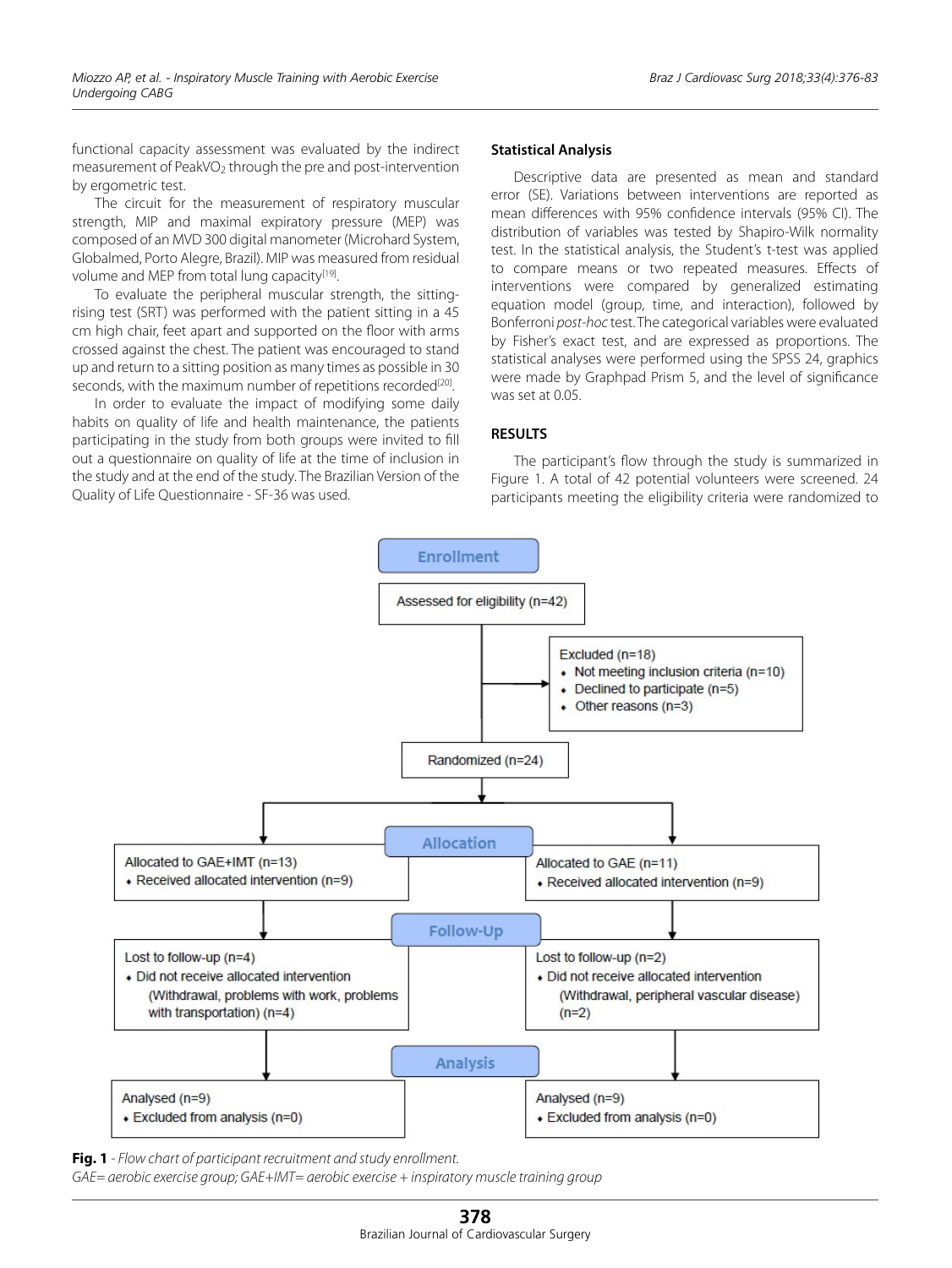the GAE+IMT (n=13) and the GAE (n=11), and 6 did not finish the protocol. In the GAE+IMT: one patient was excluded due to discovery of peripheral arterial disease; one patient by blood glucose test, and two patients withdrew from the protocol. Two patients from the GAE gave up the protocol because of problems with work. The sample was considered homogeneous as the basic characteristics. Clinical characteristics were presented in Table 1.

No significant difference was obtained in functional capacity with the 6MWD in any of the four moments when comparing groups (*P*=0.935). However, when we set time, significant difference was found in both groups in all times (P=0.000). This difference increases until time 24, but time 36 presents significant difference only when compared to time 0 and time 12 (24 *vs*. 36 = *P*=0.105) (Figure 2). The maximal oxygen consumption collected in the ergometric test showed similar results. There was no significant difference between the groups in the pre and post-intervention evaluation (Peak VO<sub>2</sub>, P=0.853), but there was improvement between the two moments within each group (Peak VO2, *P*=0.000) (Table 2).

Regarding respiratory muscle strength, when we compared the groups, there was no significant difference in MIP in any of the four moments ( $P=0.243$ ). However, while setting the time, significant difference was found in both groups in all times (*P*=0.000). This difference increases until time 24, but time 36 presents significant difference only when compared to time 0 and time 12 (24 *vs.*  $36 = P = 1.000$ ). When we set time, there was a significant interaction between the groups, always favoring the GAE+IMT group. This difference is most evident at time 24 with a strong tendency in GAE+IMT with a mean difference of 22.11±12.07 (GAE= 98.33; GAE+IMT=120,44; *P*=0.067) (Figure 3A). In dispersion measure (Figure 3B), we can see this interaction of MIP between moments 0 and 36 in both groups. Although

**Table 1**. Baseline characteristics of participants.

the GAE + IMT group started lower, it reached higher values in manovacuometry. It is important to note that the difference between pre and post in the groups was approximately 20% in the GAE and 40% in the GAE+IMT and 20% between the groups. These values, when interpreted clinically, represent a significant gain and an additional effect of IMT in this population.



**Fig. 2** *- Six-minute walk distance (6MWD) Repeated measures Two-Way ANOVA followed by Bonferroni post-hoc test. GAE= aerobic exercise group; GAE+IMT= aerobic exercise + inspiratory muscle training group \*versus 0 †versus 12; 24 X 36 = P=0.105*

|                                      | $GAE(n=9)$        | $GAE+IMT(n=9)$  | P value |
|--------------------------------------|-------------------|-----------------|---------|
| Age (years)                          | 57.4±8.54         | $57.6 + 7.9$    | 0.95    |
| Body mass index (kg/m <sup>2</sup> ) | $28.1 \pm 2.79$   | $25.4 \pm 3.02$ | 0.06    |
| NYHAI(n)                             | $9(100\%)$        | $9(100\%)$      | 1.00    |
| Hypertension (n)                     | 8 (88.9%)         | 7 (77.8%)       | 0.50    |
| Dyslipidemia (n)                     | 8 (88.9%)         | $9(100\%)$      | 0.50    |
| Statins (n)                          | 8 (88.9%)         | 6(66.7%)        | 0.29    |
| Beta blockers (n)                    | $4(44.4\%)$       | $4(44.4\%)$     | 0.68    |
| Anticoagulants (n)                   | 8 (88.9%)         | $4(44.4\%)$     | 0.06    |
| Antihypertensives (n)                | 6(66.7%)          | $2(22.2\%)$     | 0.07    |
| 6MWD(m)                              | 545.5±31.11       | 543.3±25.45     | 0.95    |
| $MIP$ (cmH <sub>2</sub> O)           | $81.7 \pm 8.28$   | 79.44±9.15      | 0.85    |
| $MEP$ (cmH <sub>2</sub> O)           | $114.3 \pm 11.73$ | 111.9±9.86      | 0.87    |
| SRT(n)                               | $17.1 \pm 1.26$   | 15.9±0.85       | 0.25    |

6MWD=six-minute walk distance; GAE=aerobic exercise group; GAE+IMT=aerobic exercise + inspiratory muscle training group; MEP=maximal expiratory pressure; MIP=maximal inspiratory pressure; NYHA=New York Heart Association; SRT=Sitting-rising test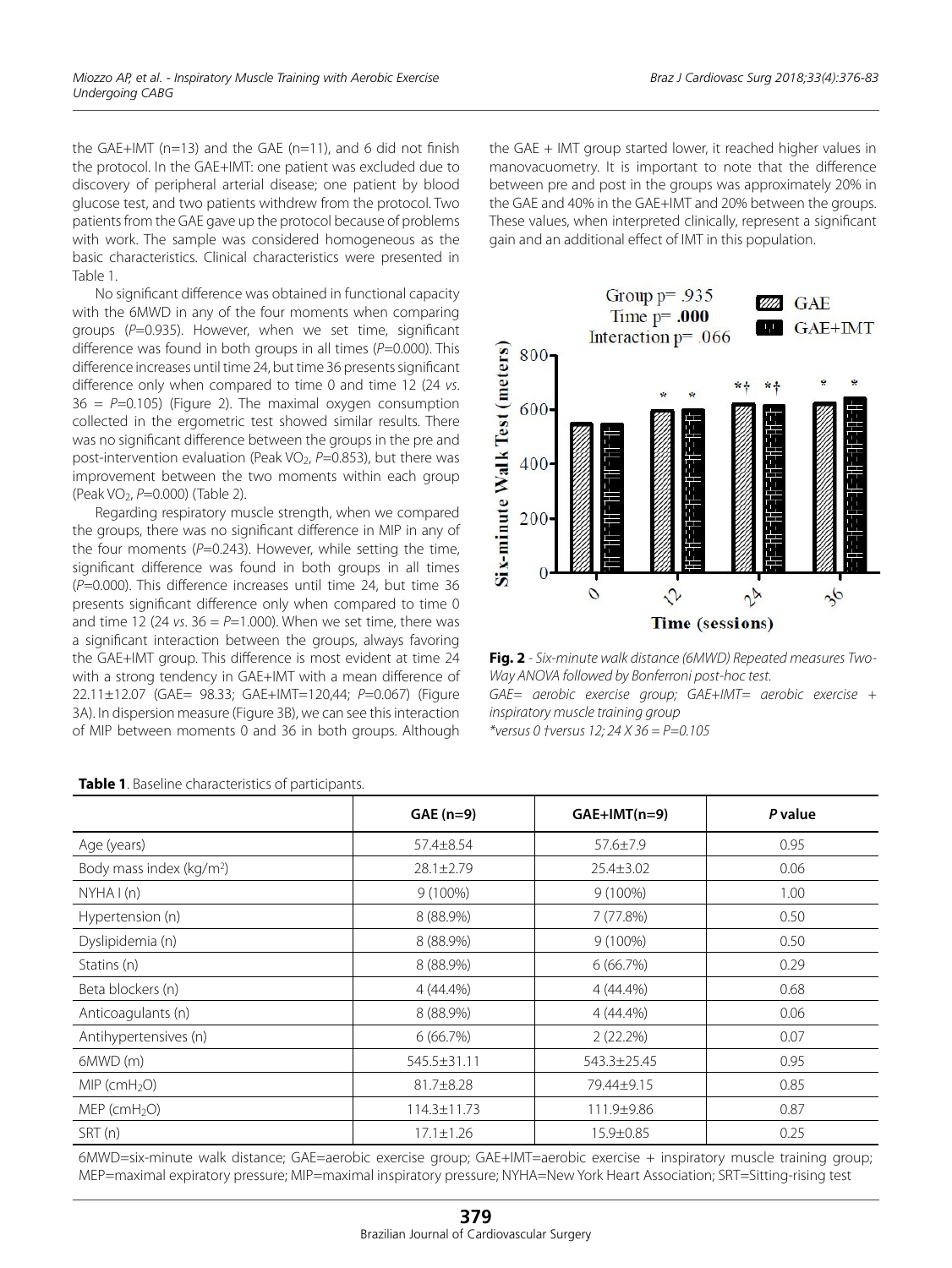|              | Time 0                             | Time 12                         | Time 24                                | Time 36                               | Group | Time  | <b>Interaction</b> |
|--------------|------------------------------------|---------------------------------|----------------------------------------|---------------------------------------|-------|-------|--------------------|
| Group AE     | 17.1±1.26<br>(14.6-19.6)           | $19.5 \pm 1.58*$<br>(14.6-19.6) | $21.9 \pm 1.65$ *†<br>$(18.6 - 25.13)$ | 24.3±1.93*†‡<br>$(20.5 - 28.1)$       | 0.212 | 0.000 | 0.540              |
| Group AE+IMT | $15.9 \pm 0.85$<br>$(14.2 - 17.5)$ | $18.3 \pm 0.78$<br>(16.8-19.8)  | $19.2 \pm 1.2$ *†<br>$(16.8 - 21.6)$   | $20.9 \pm 1.4$ *†‡<br>$(18.1 - 23.7)$ |       |       |                    |

#### Table 2. Peak VO<sub>2</sub>.

GAE=aerobic exercise group; GAE+IMT=aerobic exercise + inspiratory muscle training group; PeakVO<sub>2</sub>=maximal oxygen consumption \* *versus* 0, † *versus* 12 , ‡ *versus* 24

The results of the MEP did not present significant difference between the groups at any moment ( $P=0.268$ ). When comparing the moments within each group, there were only differences at times 12, 24, and 36 when compared to moment 0 (12 *vs*. 24 = *P*=0.501; 12 *vs*. 36 = *P*=0.269; 24 *vs*. 36 = *P*=1.000) (Figure 3C).

About peripheral muscular strength regarding the SRT, when comparing the groups, no significant difference was obtained in any of the four moments (P=0.212). However, when we set time, there is significant difference at all times in both groups (*P*=0.000). This difference increases at time 12, time 24, and time 36 (Table 3).

Regarding the quality of life, the eight domains of the SF-36 questionnaire, there was no significant difference between the groups at any time pre and post-intervention. When we set the time, the domains general state (GAE+IMT pre–57.22±5.65 post–52,77±5,65; GAE pre–52.77±3.63 post-50±8.29; *P*=0.07), social aspects (GAE+IMT pre–43.05±12.67 post–44.38±6.65; GAE pre–48.61±7.51 post–51.38±14.58; *P*=0.21), and mental health (GAE+IMT pre–62.22±7.51 post–63.55±7.85; GAE pre– 56.44±6.14 post–62.66±4.89; *P*=0.06) did not obtain a difference. The domains, functional capacity (GAE+IMT pre–61.11±15.76 post–81.66±15; GAE pre–61.11±13.86 post–88.33±7.9; *P*<0.000), physical aspects (GAE+IMT pre–0±0 post-52±47.5; GAE pre–8.33±2.77 post–75±39.52; *P*<0.000), pain (GAE+IMT pre–42.22±13.01 post–17.77±13.94; GAE pre–36.66±15 post– 21.11±20.77; *P*<0.000), vitality (GAE+IMT pre–57.77±10.03 post– 67.22±10.92; GAE pre–53.33±5.59 post–69.44±15.09; *P*<0.000), and emotional aspects (GAE+IMT pre–44.44±52.7 post– 85.17±33.79; GAE pre–55.54±47.14 post–85.16±24.23; *P*=0.001) presented significant difference in both groups.

#### **DISCUSSION**

This randomized clinical trial was the first study to associate the use of high-intensity IMT with aerobic exercise in patients who underwent CABG. The main findings of this study were a demonstration that there was no additional increase of the high-intensity IMT at the main endpoint, no test of the patients without a 6MWD and also in the secondary outcomes: Peak  $VO<sub>2</sub>$ , MEP, SRT and quality of life. However, there was a significant MIP interaction, showing additional benefit for the group that performed IMT.

These results are at odds with some studies in other populations. The use of IMT with low loads was effective in respiratory muscle strength, functional capacity, and quality of

life in a systematic review of patients with chronic obstructive pulmonary disease<sup>[21]</sup>. In a systematic review of patients with CHF, IMT was able to improve Peak VO<sub>2</sub>, 6MWD, and MIP<sup>[12-14]</sup>. In CABG patients, IMT associated with aerobic exercise improved pre and post-intervention variation in MIP, Peak VO<sub>2</sub>, and quality of life<sup>[22]</sup>. The only study that involved the interaction of high-intensity IMT with aerobic exercise was performed in patients with CHF and found positive results in the improvement of the quality of life, but the results of the MIP were similar to ours, showing that there was only difference over time, without difference between the groups[16].

The disagreement in the results can be justified by the difference in the number of cases, by the severity of the disease and by the type of intervention performed, since the greatest results are demonstrated in studies involving IMT alone without association with other interventions. The systematic review by Montemezzo et al.[12] shows that the effect of IMT on 6MWD was only significant when training was performed on patients with previous inspiratory muscle weakness, which did not characterize the sample of this study.

The improvement in MIP observed in this study is justified by the principles of training: overload, in which the muscle must be requested at levels higher than usual so that muscle cells increase in size or functional capacity and specificity, where the training should be directed specifically to the muscle properties<sup>[23]</sup>. Many studies corroborate this finding both in the use of low-load IMT as in the studies of Gosselink et al.<sup>[21]</sup>, with chronic obstructive pulmonary disease, or of Hermes et al.<sup>[22]</sup>, postoperative node of CABG, or in the systematic reviews of patients with CHF of Montemezzo et al.<sup>[12]</sup>, Plentz et al.<sup>[13]</sup>, and Smart et al.<sup>[14]</sup>, as well as in high-intensity use observed in the study by Adamopoulos et al.<sup>16</sup>.

It is important to highlight that the groups obtained significant improvements in all the outcomes studied, showing that both trainings are alternatives that can be used to recover patients who underwent CABG. However, the use of technology without additional gains makes intervention more costly to the patient and health systems, and should be used with caution.

#### **Limitation**

The study presents some limitations that could have improved the effect of the intervention. Although the sample number is in accordance with a previous statistical calculation, the increase in the number of the sample could increase the power of the results. In addition, there was a lack of blinding of therapists and patients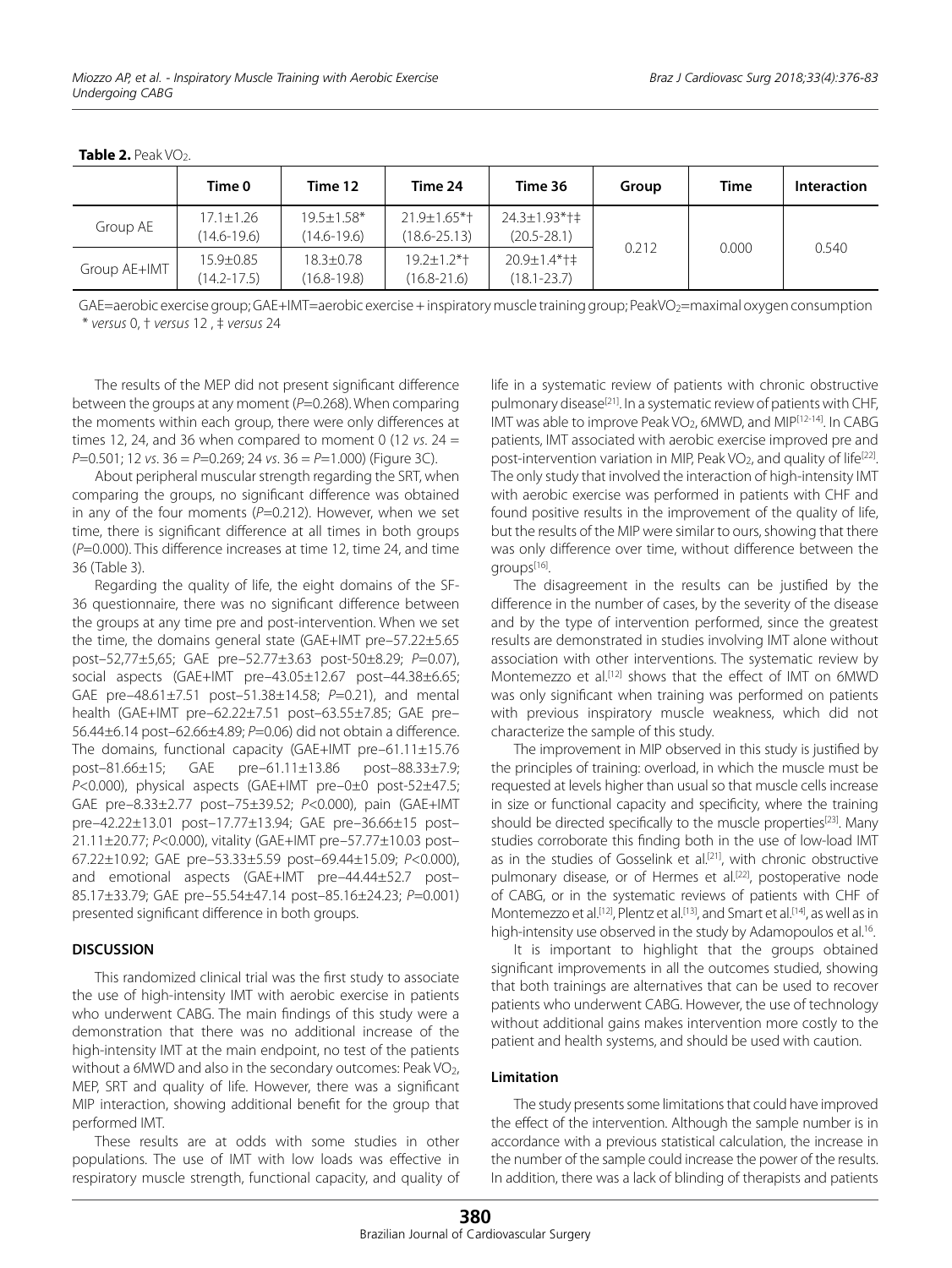# A - Maximal Inspiratory Pressure

# B - MIP dispersion graph



# C - Maximal Expiratory Pressure





*\*versus 0 †versus 12; MIP - 24 X 36 = P=1.000* 

*C- \*versus 0 †versus 12; MEP - 12 X 24 = P=0.501, 12 X 36 = P=0.269, 24 X 36 = P=1.000*

| Table 3. Peripheral muscular strength, sitting-rising test. |  |  |
|-------------------------------------------------------------|--|--|
|-------------------------------------------------------------|--|--|

| Peak VO <sub>2</sub> | Time 0                  | Time 36                        | Group | Time           | <b>Interaction</b> |
|----------------------|-------------------------|--------------------------------|-------|----------------|--------------------|
| GAF                  | 29.9±2.26 (25.46-34.32) | $35.6 \pm 1.96$ * (31.8-39.5)  |       | 0.000<br>0.660 |                    |
| GAF+IMT              | 29.5±0.73 (28.01-30.96) | $36.6 \pm 1.26$ * (34.2-39.13) | 0.853 |                |                    |

GAE= aerobic exercise group; GAE+IMT= aerobic exercise + inspiratory muscle training group; PeakVO2= maximal oxygen consumption \* *versus* 0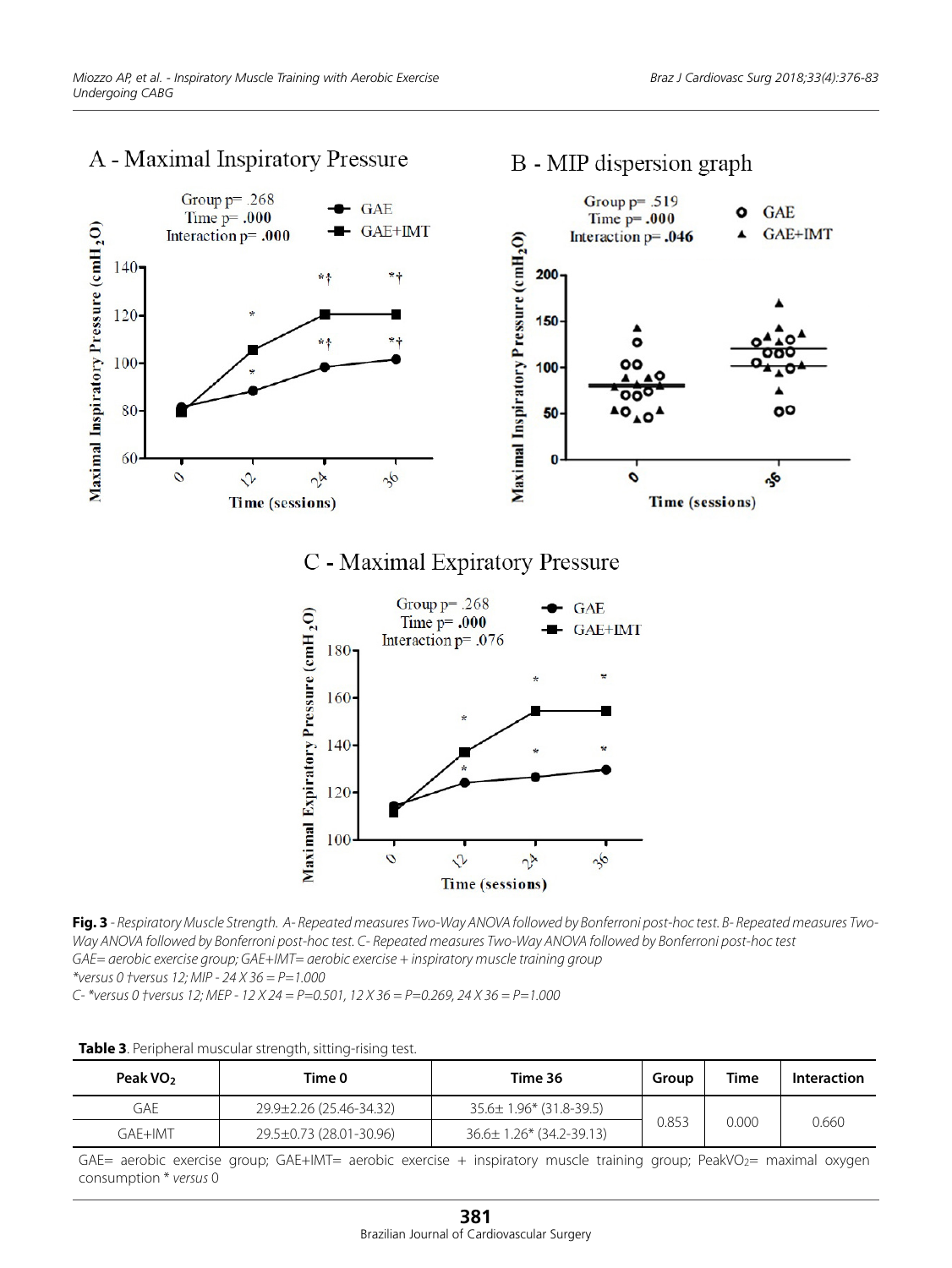as well as the lack of a non-intervention group in order to compare one training with another. That being said, new studies can be carried out in an attempt to improve the hypothesis.

# **CONCLUSION**

This was the first study to associate the use of high-intensity IMT with aerobic exercise in the postoperative period of CABG. There was an improvement of all outcomes in both groups, but high-intensity IMT was not able to provide additional benefit in most of the outcomes, being observed only in inspiratory muscle strength. Therefore, the use of this combination should be used with caution so as to not generate higher costs in the rehabilitation process of these patients.

#### **Authors' roles & responsibilities**

- **APM Substantial contributions to the conception or design of the work; or the acquisition, analysis, or interpretation of data for the work; drafting the work or revising it critically for important intellectual content; final approval of the version to be published**
- **CS Substantial contributions to the conception or design of the work; or the acquisition, analysis, or interpretation of data for the work; drafting the work or revising it critically for important intellectual content; final approval of the version to be published**
- **MZM Substantial contributions to the conception or design of the work; or the acquisition, analysis, or interpretation of data for the work; drafting the work or revising it critically for important intellectual content; final approval of the version to be published**
- **IRS Substantial contributions to the conception or design of the work; or the acquisition, analysis, or interpretation of data for the work; drafting the work or revising it critically for important intellectual content; final approval of the version to be published**
- **MH Substantial contributions to the conception or design of the work; or the acquisition, analysis, or interpretation of data for the work; drafting the work or revising it critically for important intellectual content; final approval of the version to be published**
- **CCC Drafting the work or revising it critically for important intellectual content; final approval of the version to be published**
- **RDMP Substantial contributions to the conception or design of the work; or the acquisition, analysis, or interpretation of data for the work; final approval of the version to be published**

#### **REFERENCES**

- 1. World Health Organization. The World Health Report. Geneva: WHO; 2016.
- 2. Cantero MA, Almeida RM, Galhardo R. Analysis of immediate results of on-pump versus off-pump coronary artery bypass grafting surgery. Rev Bras Cir Cardiovasc. 2012;27(1):38-44.
- 3. França EÉ, Ferrari F, Fernandes P, Cavalcanti R, Duarte A, Martinez BP,

et al. Physical therapy in critically ill adult patients: recommendations from the Brazilian Association of Intensive Care Medicine Department of Physical Therapy. Rev Bras Ter Intensiva. 2012;24(1):6-22.

- 4. Piepoli MF, Conraads V, Corrà U, Dickstein K, Francis DP, Jaarsma T, et al. Exercise training in heart failure: from theory to practice. A consensus document of the Heart Failure Association and the European Association for Cardiovascular Prevention and Rehabilitation. Eur J Heart Fail. 2011;13(4):347-57.
- 5. Vanhees L, Rauch B, Piepoli M, van Buuren F, Takken T, Börjesson M, et al. Importance of characteristics and modalities of physical activity and exercise in the management of cardiovascular health in individuals with cardiovascular disease (Part III). Eur J Prev Cardiol. 2012;19(6):1333-56.
- 6. Canadian Cardiovascular Society Heart Failure Management Primary Panel, Moe GW, Ezekowitz JA, O'Meara E, Howlett JG, Fremes SE, Al-Hesayen A; et al. The 2013 Canadian Cardiovascular Society Heart Failure Management Guidelines Update: focus on rehabilitation and exercise and surgical coronary revascularization. Can J Cardiol. 2014;30(3):249-63.
- 7. Anderson LJ, Taylor RS. Cardiac rehabilitation for people with heart disease: an overview of Cochrane systematic reviews. Int J Cardiol. 2014;177(2):348-61.
- 8. Ismail H, McFarlane JR, Nojoumian AH, Dieberg G, Smart NA. Clinical outcomes and cardiovascular responses to different exercise training intensities in patients with heart failure: a systematic review and metaanalysis. JACC Heart Fail. 2013;1(6):514-22.
- 9. Anderson L, Oldridge N, Thompson DR, Zwisler AD, Rees K, Martin N. Exercise-based cardiac rehabilitation for coronary heart disease: Cochrane systematic review and meta-analysis. J Am Coll Cardiol. 2016;67(1):1-12.
- 10. Oldridge N. Exercise-based cardiac rehabilitation in patients with coronary heart disease: meta-analysis outcomes revisited. Future Cardiol. 2012;8(5):729-51.
- 11. Cahalin LP, Arena R, Guazzi M, Myers J, Cipriano G, Chiappa G, et al. Inspiratory muscle training in heart disease and heart failure: a review of the literature with a focus on method of training and outcomes. Expert Rev Cardiovasc Ther. 2013;11(2):161-77.
- 12. Montemezzo D, Fregonezi GA, Pereira DA, Britto RR, Reid WD. Influence of inspiratory muscle weakness on inspiratory muscle training responses in chronic heart failure patients: a systematic review and meta-analysis. Arc Phy Med Rehabil. 2014;95(7):1398-407.
- 13. Plentz RD, Sbruzzi G, Ribeiro RA, Ferreira JB, Dal Lago P. Inspiratory muscle training in patients with heart failure: meta-analysis of randomized trials. Arq Bras Cardiol. 2012;99(2):762-71.
- 14. Smart NA, Giallauria F, Dieberg G. Response to commentary "efficacy of inspiratory muscle training in chronic heart failure patients". Int J Cardiol. 2013;164(2):253-4.
- 15. Marco E, Ramírez-Sarmiento AL, Coloma A, Sartor M, Comin-Colet J, Vila J, et al. High-intensity vs. sham inspiratory muscle training in patients with chronic heart failure: a prospective randomized trial. Eur J Heart Fail. 2013;15(8):892-901.
- 16. Adamopoulos S, Schmid JP, Dendale P, Poerschke D, Hansen D, Dritsas A, et al. Combined aerobic/inspiratory muscle training vs. aerobic training in patients with chronic heart failure: The Vent-HeFT trial: a European prospective multicenter randomized trial. Eur J Heart Fail. 2014;16(5):574-82.
- 17. Ghashghaei FE, Sadeghi M, Marandi SM, Ghashghaei SE. Exercise-based cardiac rehabilitation improves hemodynamic responses after coronary artery bypass graft surgery. ARYA Atheroscler. 2012;7(4):151-6.
- 18. ATS Committee on Proficiency Standards for Clinical Pulmonary Function Laboratories. ATS statement: guidelines for the six-minute walk test. Am J Res Crit Care Med. 2002;166(1):111-7.
- 19. Nava S, Ambrosino N, Crotti P, Fracchia C, Rampulla C. Recruitment of some respiratory muscles during three maximal inspiratory maneuvers. Thorax. 1993;48(7):702-7.